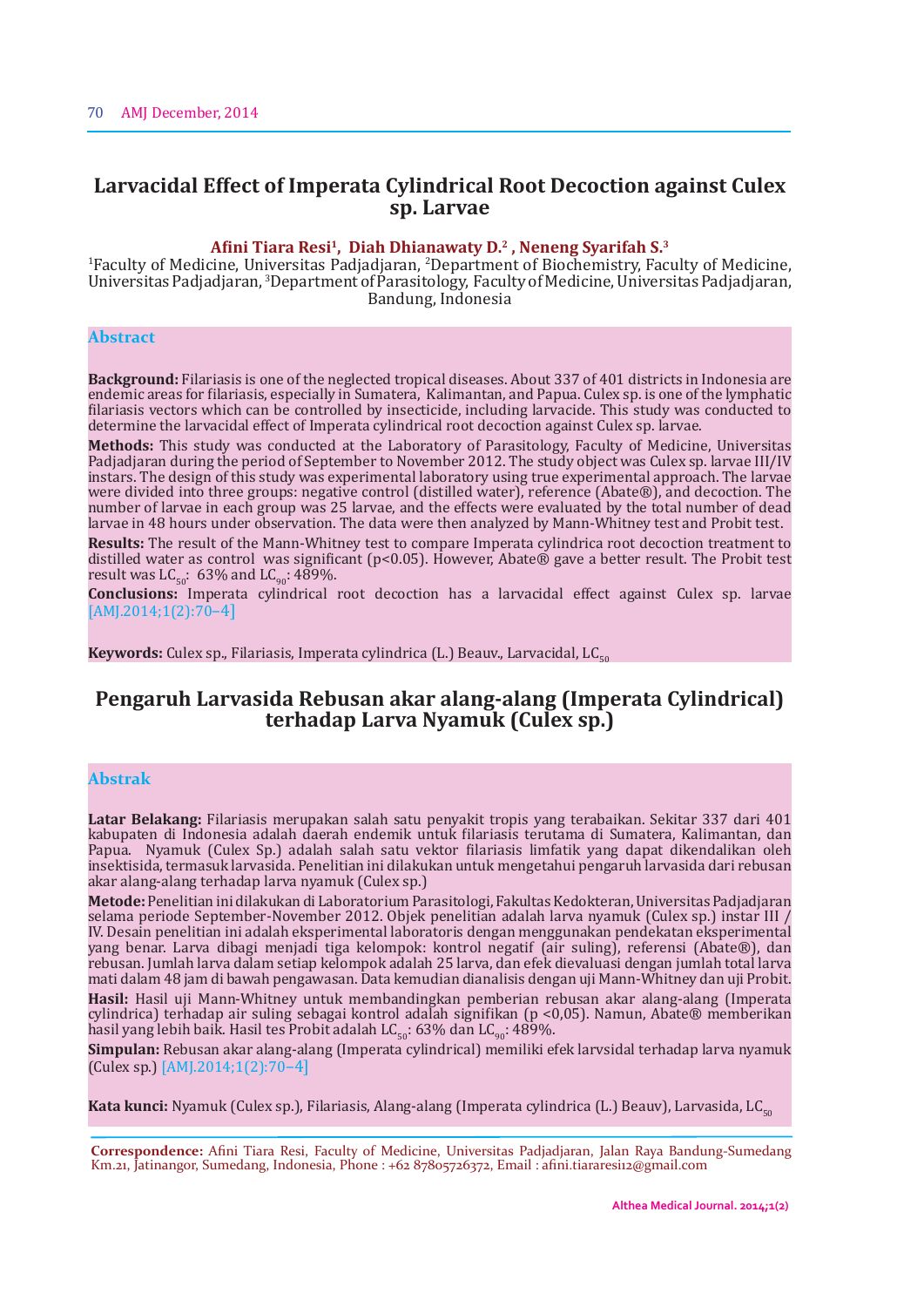### **Introduction**

Filariasis is one of the neglected tropical diseases in the world.<sup>1,2</sup> Data from the Ministry of Health of the Republic of Indonesia show that out of 401 districts/cities in Indonesia, 337 are still endemic for filariasis.<sup>3</sup> Culex sp. is one of the filariasis disease vectors that carries Wuchereria bancrofti, Brugia malayi and Brugia timori parasites.<sup>4,5</sup> Abate® is one of the larvacides used to reduce the spread of filariasis vector due to its ability to kill mosquito larvae.<sup>4</sup> However, the long -term use of Abate® will lead to resistance in some mosquitoes, including Culex sp. mosquitoes.6 This resistance can occur in various ways and through different mechanisms.4 Therefore, there is a need for a new larvacide with less effects on human health but effective to kill larvae.

Imperata cylindrica is one of the most troublesome weeds in the world7 but the root extraction from this weed has several benefits for health thatthis weed is classified into one of the medicinal plants.8 The root extraction from I. cylindrica contains flavonoid and tannin. The levels of flavonoids in I. cylindrica is 0.32% while for tannin it is 9.20%.9 Sudjari et al. (2006) cited that flavonoids and tannins have mosquito larvacide effect and each has different mechanisms to kill the larvae.10 The method for processing the I. cylindrical root'in this experiment was decoction. This method is more suitable for roots with hard texture because decoction procedure needs more time during boiling than infusion. $11$ 

### **Methods**

The study was conducted at the Laboratory of Parasitology, Faculty of Medicine, Universitas Padjadjaran during the period of September to November 2012. The study was conducted in 3 weeks. The objects of the study were Culex sp. larvae III/IV instars. The design of this study was experimental laboratory research, with true experimental approach. The objects of this study were assigned into one of the three groups: treatment group, positive control group, and negative control group. The characteristics for both groups were homogenous.12 Randomization was performed in both treatment group and control group.<br>The Inclu

Inclusion criterion for this experimental study was Culex sp. larvae III/ IV instars, while the exclusion criterion was Culex sp. larvae in moribund state. According to WHO criteria, the number of larva in each container should be 25 Culex sp. larvae III/ IV instars.<sup>14</sup> The number of larvae needed in this experiment was 675 larvae. Details of larva count: 8 containers at preliminary test 1, 4 containers at preliminary test 2, and 15 containers at final test.

There were 2 types of variable used in this study, which were independent and dependent variables. The independent variable for this study was the concentration of I. cylindrica root decoction while the dependent variable was the larvacidal effect occurred in the experiment. The larvacidal effect was assessed from the number of larvae died or the number of larvae in a moribund state.<sup>12</sup>

The experiment was started by preparing the instruments and materials, including containers, disposable cups, a decoction set, pipettes, data recording forms, distilled water, I. cylindrica (L.) Beauv roots, Abate®, larvae, and larvae food. Roots of the I. cylindrica were taken from the Arboretum UNPAD during the period of 26 September to 10 October 2012. The roots were collected when the plant was not flowering. The decoction process was started by weighing the fresh roots of 500 grams. The roots were sliced into small pieces (2 cm) and then boiled in 500 ml of distilled water using a stainless steel pot (decoction set). The boiling process was performed for 30 minutes with a temperature of 900C. The thirty minutes started when the temperature had reached 900C.11 The root decoction solution was divided into a number of concentrations (100 ml volume) and was used immediately. Larvae were fed with mice food until they reached third or fourth instars. Larvae were divided into 3 groups of samples: the treatment group, negative control group and positive control group.

Three steps were used in this experiment. The first step was the preliminary test for screening the larvacidal effect of I. cylindrica root decoction when the larvae were exposed to negative control (distilled water) and several root decoction solution concentrations (15%, 30%, 45%, 60%, 75%, 90%, and 100% concentrations). The most effective concentration was then re-tested in a follow up experiment. The next step was the subsequent test when the larvae were exposed to the negative control (distilled water), and 3 concentrations of root decoction solution which included were the most effective concentration from the previous test with an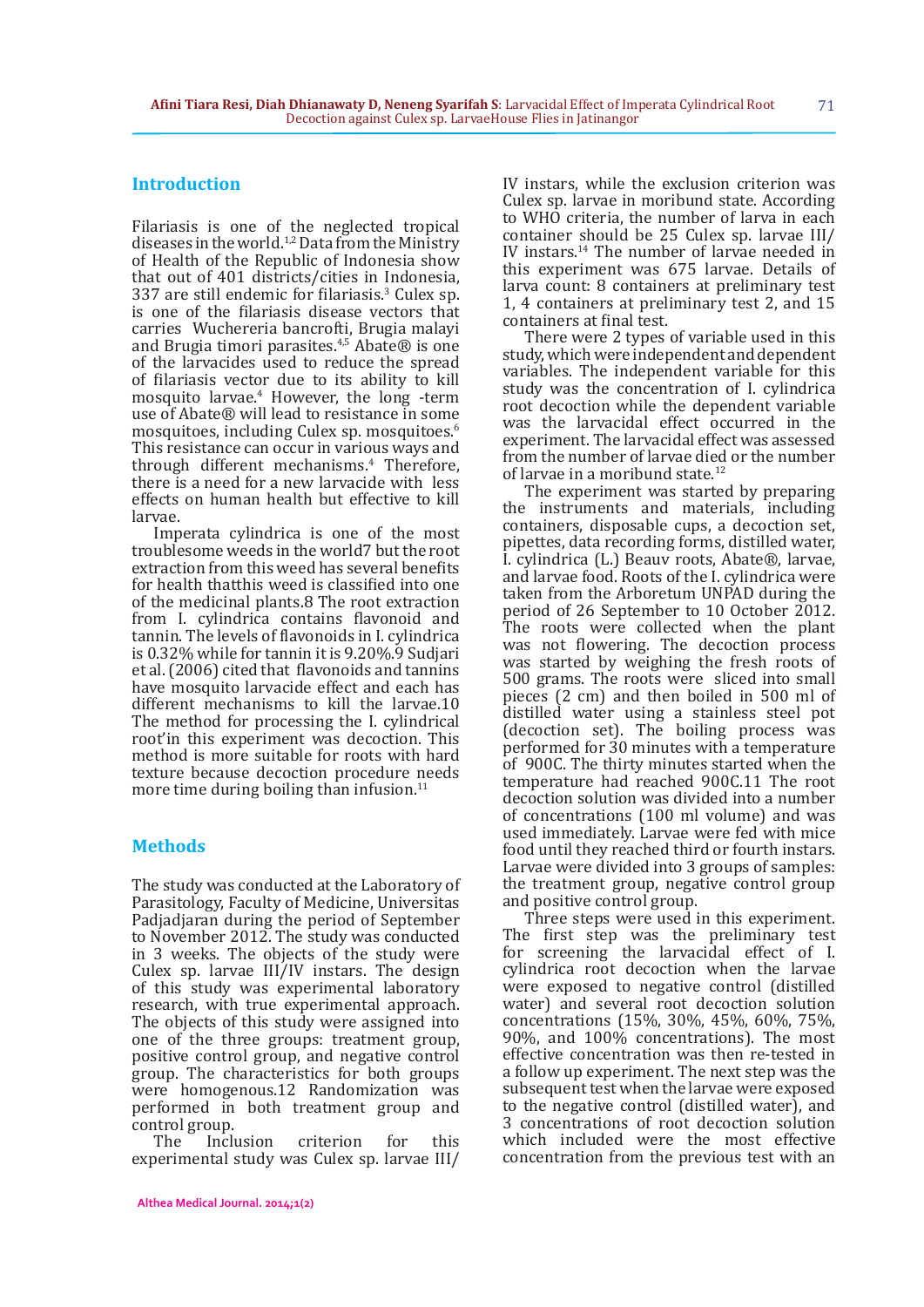| <b>Preliminary Test</b> |     |     |     |     |     |     | <b>Subsequent Test</b> |         |     |      |
|-------------------------|-----|-----|-----|-----|-----|-----|------------------------|---------|-----|------|
| Control                 | 15% | 30% | 45% | 60% | 75% | 90% | 100%                   | Control | 95% | 100% |
|                         |     |     |     |     | 14  | 12  | 20                     |         |     | 18   |

**Table 1 Data from Preliminary Test and Subsequent Test**

addition and subtraction of 5% concentration (most effective concentration, most effective concentration plus 5%, and most effective concentration minus 5%) The most effective concentration from this second step was then re-tested in the final test. Only 1 concentration of I. cylindrical root decoction was tested in the final test with 5 repeated tests. The results were then compared to the positive control group (Abate®) and negative control group (distilled water). The control group was also tested 5 times.<sup>12</sup>

The larvae tested were kept in containers. Each container consisted of 25 Culex sp. larvae and was observed for 48 hours. Every hour, the number of dead larvae was recorded. The observation was carried out until all larvae died or in a state of near-death (moribund state). Larvae were considered dead or in moribund state if they did not respond to stimulation (making reflex motion), which were touch and water splash simulations. the concentration that killedmost larvae or that kill all larvae most rapidly was considered to be the most effective concentration.<sup>12</sup>

The larvae in this study were provided with food because the experiment would be conducted in a quite long time period. The food was especially provided when there was an increase in mortality in the negative control group.14 The containers were kept at a room temperature (25–280C), with 12 hours of light, followed by 12 hours without light  $(12L:\bar{1}2D)^{12}$ 

The data analysis was conducted using SPSS 15.0 software. Hypothesis testing for numerical comparative data to determine the larvacidal effect of the root decoction was done from final experimental data. The data was initially tested using Kolmogorov-Smirnov test to determine the normality of data distribution. If the p-value <0.05, the data distribution is considered not normal which led to the use of the Mann-Whitney test. Meanwhile, if the p-value >0.05, meaning that the data distribution is normal, unpaired t-test should be used. To determine the value of the LC50 and LC90, data were obtained from the preliminary test 1. The analyzes

were performed using the Probit Test.<sup>12</sup>

#### **Results**

The preliminary test was conducted in week 1 and the subsequent test was performed in week 2. From both tests, I. cylindrical root decoction in 100% concentration showed the highest mortality, so it was re-tested in a final experiment.

The Kolmogorov-Smirnov test was conducted on final experiment data. All data had a significance value of below 0.05, showing abnormal variations in all data. The effect of larvacide was then compared using a non-parametric test, i.e. Mann-Whitney test (Table 3).

|  | <b>Table 2 Final Experiment Results</b> |  |
|--|-----------------------------------------|--|
|  |                                         |  |

| Group                                |                | <b>Total</b><br>Larvae                                                     | <b>Number</b><br>of Dead<br>Larvae<br>(48)<br>hours) |
|--------------------------------------|----------------|----------------------------------------------------------------------------|------------------------------------------------------|
| Imperata                             | 1              | 25                                                                         | 19                                                   |
| cylindrical Root<br>Decoction (100%) | 2              | 25                                                                         | 17                                                   |
|                                      | 3              | 25<br>25<br>25<br>25<br>25<br>25<br>25<br>25<br>25<br>25<br>25<br>25<br>25 | 16                                                   |
|                                      | 4              |                                                                            | 14                                                   |
|                                      | 5              |                                                                            | 16                                                   |
| Distilled Water                      | 1              |                                                                            | $\mathbf{1}$                                         |
|                                      | $\overline{2}$ |                                                                            | 0                                                    |
|                                      | 3              |                                                                            | 0                                                    |
|                                      | 4              |                                                                            | $\mathbf{1}$                                         |
|                                      | 5              |                                                                            | 0                                                    |
| <b>Abate®</b>                        | $\mathbf{1}$   |                                                                            | 25                                                   |
|                                      | 2              |                                                                            | 25                                                   |
|                                      | 3              |                                                                            | 25                                                   |
|                                      | 4              |                                                                            | 25                                                   |
|                                      |                |                                                                            | 25                                                   |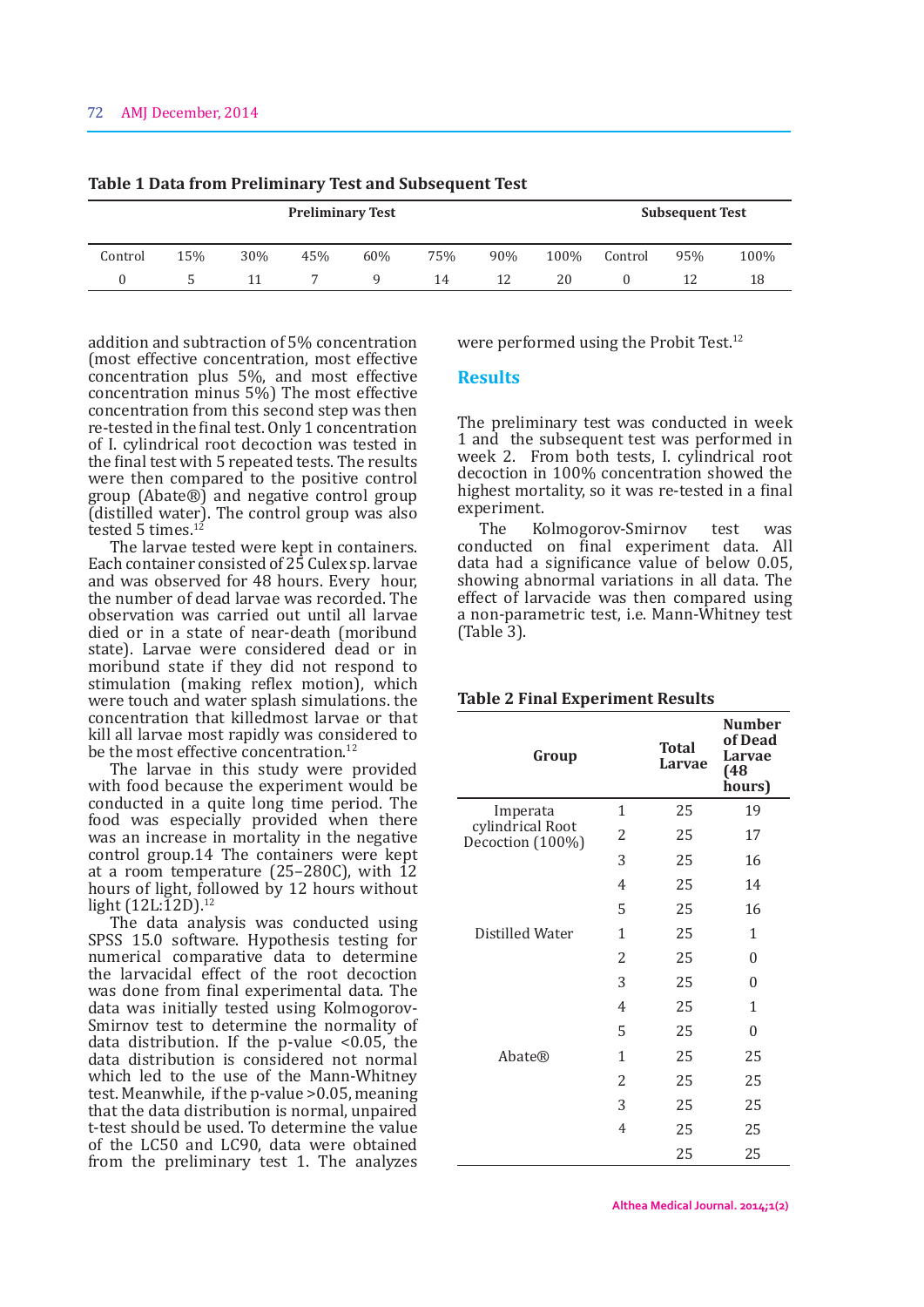|                                                       | <b>Parameter</b>      | p-value (alpha=5%) | Interpretation |
|-------------------------------------------------------|-----------------------|--------------------|----------------|
| 100% Imperata<br>cylindrica root<br>decoction-Aquades | number of dead larvae | 0.00               | Significant    |
| 100% Imperata<br>cylindrica root<br>decoction-Abate   | number of dead larvae | 0.00               | Significant    |

| <b>Table 3 Mann-Whitney Test Results</b> |  |
|------------------------------------------|--|
|------------------------------------------|--|

| -----            |                     |               |                      |                      |        |  |
|------------------|---------------------|---------------|----------------------|----------------------|--------|--|
| <b>Mortality</b> | <b>Total Larvae</b> | Concentration | <b>Mortality (%)</b> | Concentration<br>log | Probit |  |
| 5                | 25                  | 15            | 20%                  | 1.18                 | 4.16   |  |
| 11               | 25                  | 30            | 44%                  | 1.48                 | 4.85   |  |
| 7                | 25                  | 45            | 28%                  | 1.65                 | 4.42   |  |
| 9                | 25                  | 60            | 36%                  | 1.78                 | 4.64   |  |
| 14               | 25                  | 75            | 56%                  | 1.88                 | 5.15   |  |
| 12               | 25                  | 90            | 48%                  | 1.95                 | 4.95   |  |
| 20               | 25                  | 100           | 80%                  | 2.00                 | 5.84   |  |

**Table 4 Concentration Logarithm & Probit Test Results**

It was clear that I. cylindrical root decoction has a larvacidal effect against Culex sp. Larvae. However, it can be affirmed that Abate® still has a better effect than the root decoction (Table 4).

The Probit model results,  $Y = -2.402 +$ 1.442 X, where Y is the probit, and X is the concentration log from I. cylindrical root decoction concentration (Table 4). From the probit model it was discovered that LC50 for I. cylindrica root decoction was 63% and LC90 was 489%.

### **Discussion**

Based on the results of this study, there The testing of larvacide effects of roots decoction needed 3 steps. Each step is conducted in 48 hours. An hourly observation is performed to count the dead larvae. The time needed for killing a half of the 25 larvae and to kill all larvae in 48 hours is the parameter to measure the larvacidal activity.

The data from the experiment was analyzed using SPSS software in this study. The first test was to test the normality of the data distribution using the Kolmogorov-Smirnov test. The results show that the data distribution for all groups was not normal (p<0.05); hence,

non-parametric tests was selected for further analysis.

A non-parametric test for numericcomparative data (Mann-Whitney) was used in this study. The result shows that there were differences in larvacidal effects (p-value <0,05) between 100 % I. cylindrica root decoction and negative control (distilled water) and positive control (Abate®). However, the larvacidal effects of root decoction on Culex sp. larvae are much smaller when compared to Abate® larvacidal effect.

The effective concentration for larvacide is determined by LC50 and LC90. LC50 and LC90 of I. cylindrica root decoction were counted using the Probit test, and the results were 63% for LC50 and 489% for LC90. This means that root decoction with 63% concentration is needed to kill 50% larvae within 48 hours, while Abate® can kill all the larvae in 1 hour. In conclusion, I. cylindrica root decoction has a larvacidal effect against Culex sp. larvae third and fourth instars but the effect is less. The weak larvacidal effect of I. cylindrica root decoction is probably due to the small amount of flavonoids in the I. cylindrica root. There is also a possibility that the decoction method produces less than maximum amount of flavonoid that can be extracted. Therefore, a follow up study using a new method is needed to discover the active compounds